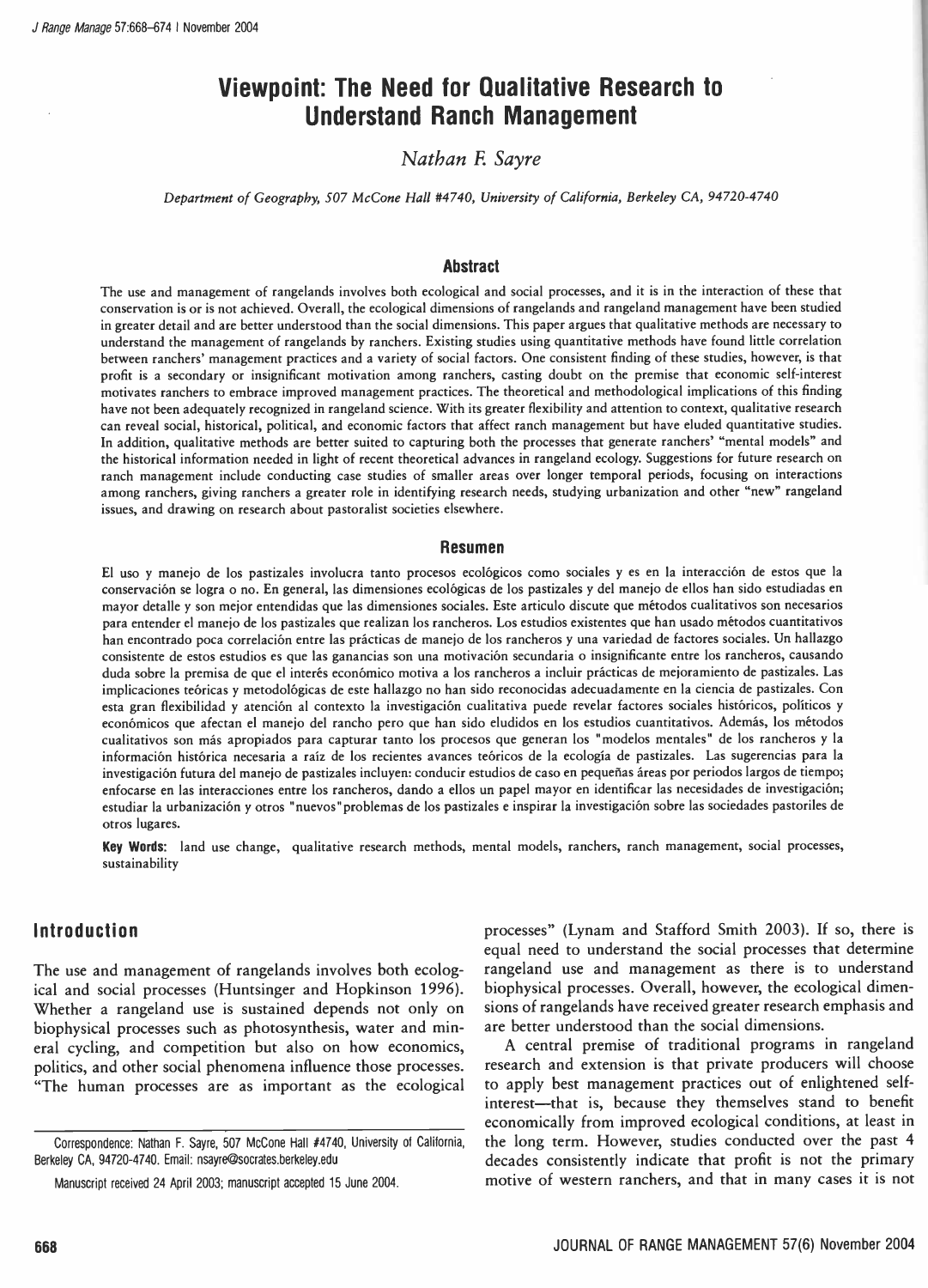even a secondary motive. Ranchers do not behave like idealized economic firms, and the social processes that lead to good management cannot be reduced to the standard calculus of monetary costs and benefits. How, then, should ranch management be studied? Alternative models of how land managers adopt technology have been developed to incorporate factors such as risk and uncertainty, community and demographic characteristics, and communication (Fliegel 1993; Zepada 1994). But the intangibility of some of these factors has made testing the models difficult (Kreuter et al 2001).

This paper argues that qualitative methods are needed to improve our understanding of rangeland management by ranchers. The first section critiques the quantitative methods employed in most studies of ranchers published in the rangeland science literature. This research has found little correlation between ranchers' management practices and either demographic characteristics or expressed value orientations. Curiously, moreover, these studies descend from research by agricultural economists who concluded that nonquantitative methods were necessary to understand ranchers' decision making. The second section presents 3 arguments for qualitative research. First, qualitative methods are capable of discovering factors that are unanticipated and thus undetectable using purely quantitative methods. Second, qualitative methods are better suited to the spatial and temporal scale of the key processes at issue: interactions between ranchers' "mental models" (Lynam and Stafford Smith 2003) and the biophysical landscapes they manage. Third, recent theoretical developments in rangeland ecology indicate a strong need for greater historical research, which will have to rely heavily on qualitative data. The final section suggests directions for further research to improve the relationship between rangeland science and ranch management in today's West.

# Limitations of Quantitative Methods

Most studies of US ranchers published in range-oriented journals in the past 40 years rest on quantitative methods. Generally, researchers have employed survey instruments (usually questionnaires administered in person or by mail) to gather data from ranchers over a given area (usually one or more counties, a state, or in one case the entire West) and then subjected the resulting data to statistical analysis. Some studies have addressed management issues directly, others only obliquely. Often the main focus has been policy issues such as grazing fees, planning and zoning, or environmental regulations. Only a few dependable patterns have emerged from these studies regarding how ranchers make management decisions.

One such study, based on questionnaires mailed to 7 000 ranchers in Texas (Hanselka et al 1990; Rowan and White 1994; Rowan et al 1994a, 1994b), revealed that off-ranch employment and investment were important income sources for ranchers throughout the state, larger ranches were less dependent on off-ranch income than smaller ranches, and ranchers located closer to urban centers tended to be less dependent on livestock for their livelihoods. Two correlations were observed between demographic characteristics and management decisions: more livestock dependent ranchers were more likely to invest in weed and brush control, and ranchers practicing

"decisional rotation" (unplanned rotation of multiple herds) were slightly more dependent on ranch income. But no other correlations were significant.

Methods of factor analysis and principal component analysis, intended to elicit "patterns of behavioral similarities" among ranchers, produced a model that explained only 2% of the variability in grazing program decisions. The factors that most strongly influenced decisions to change stocking rates drought and rainfall-were unrelated to ranchers' individual characteristics or backgrounds. The authors concluded that "a number of points about rancher decision making are indistinct and should be studied further" (Rowan et al 1994b).

Another study (Liffmann et al 2000) used questionnaires from 245 ranchers in 3 counties in California: 2 experiencing rapid urban development and 1 not (the 2 urbanizing counties were grouped together for analysis). Significant differences were found between the 2 groups of ranchers in terms of education, income, dependence on ranch income, duration of tenure on the ranch, and size of private holdings. Ranchers in the rural county were more likely to hunt and fish on their ranches, and ranchers in the urbanizing counties were more likely to raise horses. The rural ranchers placed a greater emphasis on protecting scenic values and were more favorably disposed toward state cooperative extension programs. Numerous significant differences were found in management practices, but most appear to have reflected differences in the landscapes' natural features and ownership patterns rather than rancher propensities (eg, use of irrigation and commercial fertilizers, raising of sheep, fencing of riparian areas, installation of water developments, and use of continuous year-round or rotational grazing schemes). Overall, the 2 groups appeared basically similar in their goals and motivations, their propensity to implement various management practices, and their commitment to conservation. In and of itself, proximity to urban development did not strongly determine rangeland management practices.

Coppock and Birkenfeld (1999) utilized questionnaires from 340 randomly selected Utah ranchers with public land grazing permits to identify patterns in management practices, concerns, and coping strategies. They identified 3 socioeconomic variables—dependence on off-ranch income, dependence on family labor, and dependence on public land—which clustered ranchers into 5 groups (see the following discussion); group membership appeared to influence rates of use of 9 out of 26 management practices in the survey, including rest and deferred rotation and prescribed fire. (Four of the 9 concerned finance and marketing.) Higher income and education levels and larger scales of operation correlated with greater use of management practices overall. Other factors varied widely, however, and all groups showed "remarkably similar" concerns and coping strategies.

Later, Peterson and Coppock (2001) extended the study with 393 phone surveys: 192 with ranchers from the earlier study and 201 with randomly selected, private-land-only ranchers. The 2 groups were similar in average age, education, managerial experience, and community involvement, but permittees were more profit-oriented and less hobby-oriented than the private ranchers. This appeared to reflect the fact that permit tees were also much larger -scale operators, controlling the vast majority of private grazing land, beef cattle, and sheep in Utah despite being slightly less numerous overall. Eighty percent of all Utah ranchers were described as "passive" managers, 39%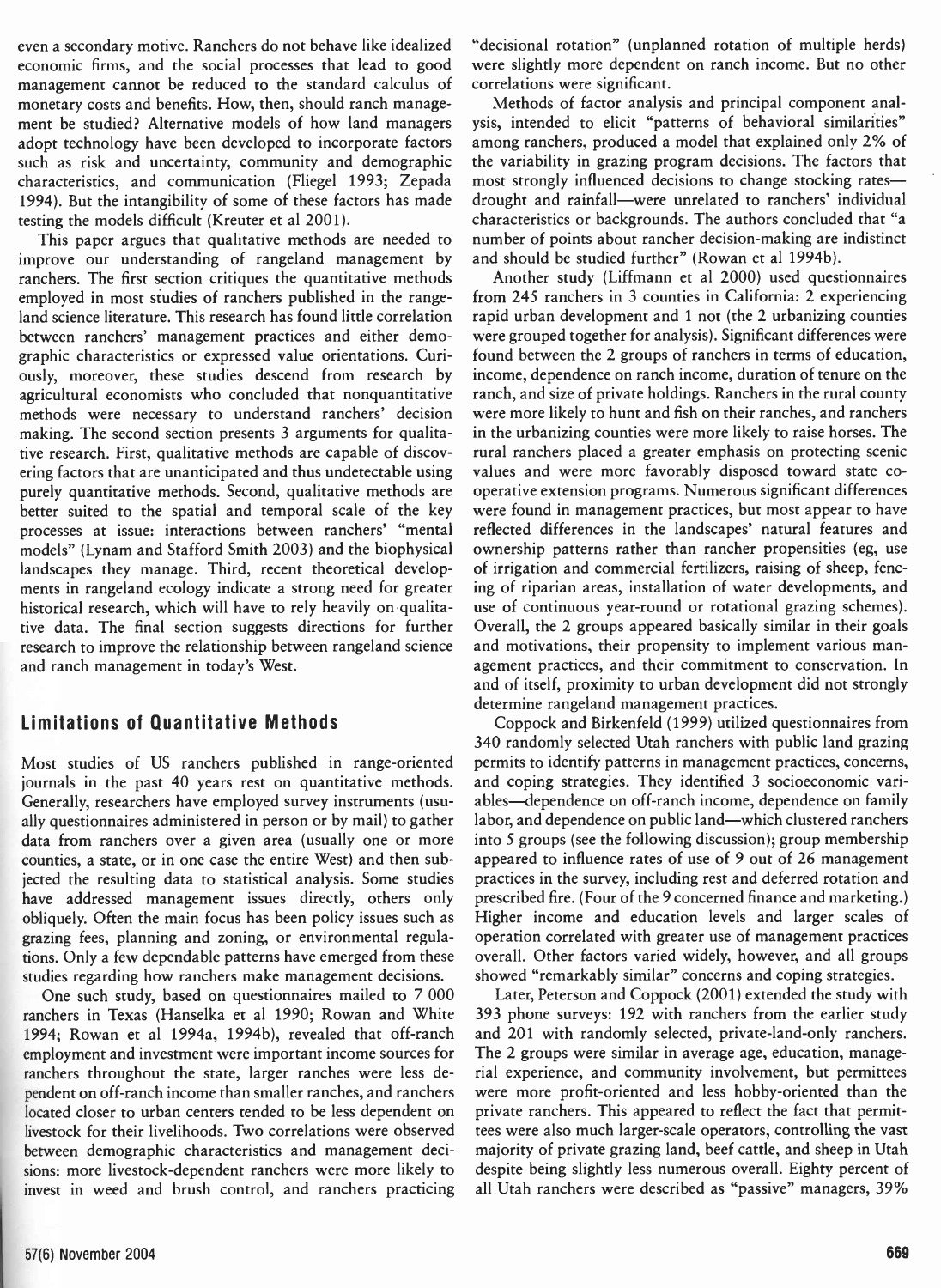had impending plans to retire, and one-third planned to sell their ranches to real estate developers. These factors, along with low cattle prices, appeared to discourage active management among most ranchers. Conversely, active managers had higher incomes and greater willingness to assume debt, leading the authors to note that "wealth is a reliable predictor of innovative, risk-tolerant behavior."

Numerous studies have examined ranchers' values and motivations, again utilizing questionnaires to gather data from enough individuals to permit statistical manipulation of the results (Harper and Eastman 1980; Biswas et al 1984; Bartlett et al 1989; Young and Shumway 1991; Huntsinger and Hopkinson 1996; Liffmann et al 2000; Rowe et al 2001; Gentner and Tanaka 2002). These studies did not seek to explain management decisions and practices (and cannot be faulted for not doing so), but they are relevant here because they reveal the shortcomings of the premise noted previously: that improved management is economically motivated. The common theme of these studies' findings is that ranchers (and farmers) are not rational in the strict economic sense of the term: they commonly absorb significant opportunity costs and tolerate suboptimal returns on investment because other values are more important to them than profit.

This body of research shares a common intellectual progenitor: an article by William Martin and Gene Jefferies published in the Journal of Farm Economics in 1966. Martin and Jefferies gathered data on 160 Arizona ranch sales that occurred between 1957 and 1963, and they asked why sales prices in their data set were so much higher than standard economic theory would predict. Rates of return on investment were consistently very low to negative; buying a ranch at market prices was economically irrational. The data indicated that distance to urbanized areas did not explain variation in sales prices and that lease rates for public and private rangelands were also irrationally high, so the authors concluded that neither simple real estate speculation nor tax shelter benefits could explain the sales data. Based on interviews with the buyers and sellers, Martin and Jefferies suggested 2 additional motivations: "ranch fundamentalism" and conspicuous consumption. In brief, ranch fundamentalism explained why longtime ranchers did not sell despite low returns and high opportunity costs; conspicuous consumption explained why ranch buyers paid such high prices when they could make more money by investing elsewhere.

Seeking to explain the difference between ranchers who were willing to sell and those who weren't, Martin later teamed with another graduate student, Arthur Smith, to extend the research using discriminant analysis (Smith and Martin 1972). They conducted interviews using questionnaires with 89 Arizona ranchers, from a random sample of all the ranchers in the state, and arrived at 11 factors that explained 69.2% of the variability in rancher responses to 33 questions. After further analysis, they reduced these to 3 significant factors: land fundamentalism, conspicuous consumption/speculative attitudes, and rural fundamentalism. The first 2 were basically the same as in the earlier article, with "ranch" changed to "land"; the last was a factor necessary to explain why some ranch fundamentalists nevertheless do sell their ranches. Eighty percent of the ranchers in this sample had "outside jobs or income to help support the ranch," and the authors speculated that the availability of such jobs locally may have had more to do with preserving ranching than ranching had to do with rural economic well being. They also introduced the term "satisficing" to describe the mix of monetary and nonmonetary rewards that ranchers obtained from ranching.

Martin and his students did not attempt to explain tactical management decisions but rather strategic investment decisions—why ranchers continue to ranch when selling their land makes more economic sense. It is quite possible that, having made the (economically irrational) strategic decision to continue ranching, ranchers nevertheless evaluate tactical management decisions in an economically rational fashion. But testing this proposition is difficult because of the tremendous natural and social variability that characterizes western ranching. As Fowler and Gray (1988) somewhat famously put it,

In ranching, researchers are actually dealing with a double infinity. The first infinity deals with the vast numbers of range types, soils, slopes, aspects, climatic variables, and the whole array of physical variation that exists in the western ranchland areas. The second infinity arises from the institutional and social aspects of ranching families. Managerial ability, skill, and knowledge vary drastically from rancher to rancher. In addition, planning horizons differ; profit motivation is not necessarily the same; capital positions range from complete ownerships to servicing 80 percent debt; and the size and type of operation are not only different, but also dynamic in nature. The double infinite set of conditions violates the typical economic assumption of homogeneity. Moreover, the cost, time, and difficulty of data collection typically precludes enough category separation to achieve tight confidence intervals and variance minimization.

In short, because every ranch is biophysically unique, no single "recipe" of management can be applied everywhere. How the basic principles of good management should be applied can be answered only on a case -by -case basis. It follows that the economic rationality of management decisions can only be evaluated ranch by ranch as well, where it unavoidably intersects with the social and economic variability of the ranchers themselves. It is worth noting that the variability emphasized by Fowler and Gray was not in ranchers' motivations and values-the social factors most often studied to date—but in their economic circumstances.

It is no coincidence that in the conclusion of their seminal paper, Smith and Martin (1972) also recognized the complexity and context dependency of ranching. "It may be that the impact of ranching on the local economy is to be found more in terms of such dimensions as social stability and community leadership rather than in terms of significant economic benefits." They concluded that the "aggregate methods ... traditionally used by economists" could not capture these interactions. "The authors feel they must take an almost anthropological view of the communities' inhabitants in order to examine the detailed interactions involved."

Paradoxically, however, subsequent researchers have repeatedly cited Martin and Jefferies (1966) and Smith and Martin (1972) and utilized their major concepts, without heeding the methodological conclusion that they reached. Instead, conspicuous consumption and a number of "fundamentalisms" have served as the organizing categories for cluster analysis studies aimed at reconstituting, in modified form, the previously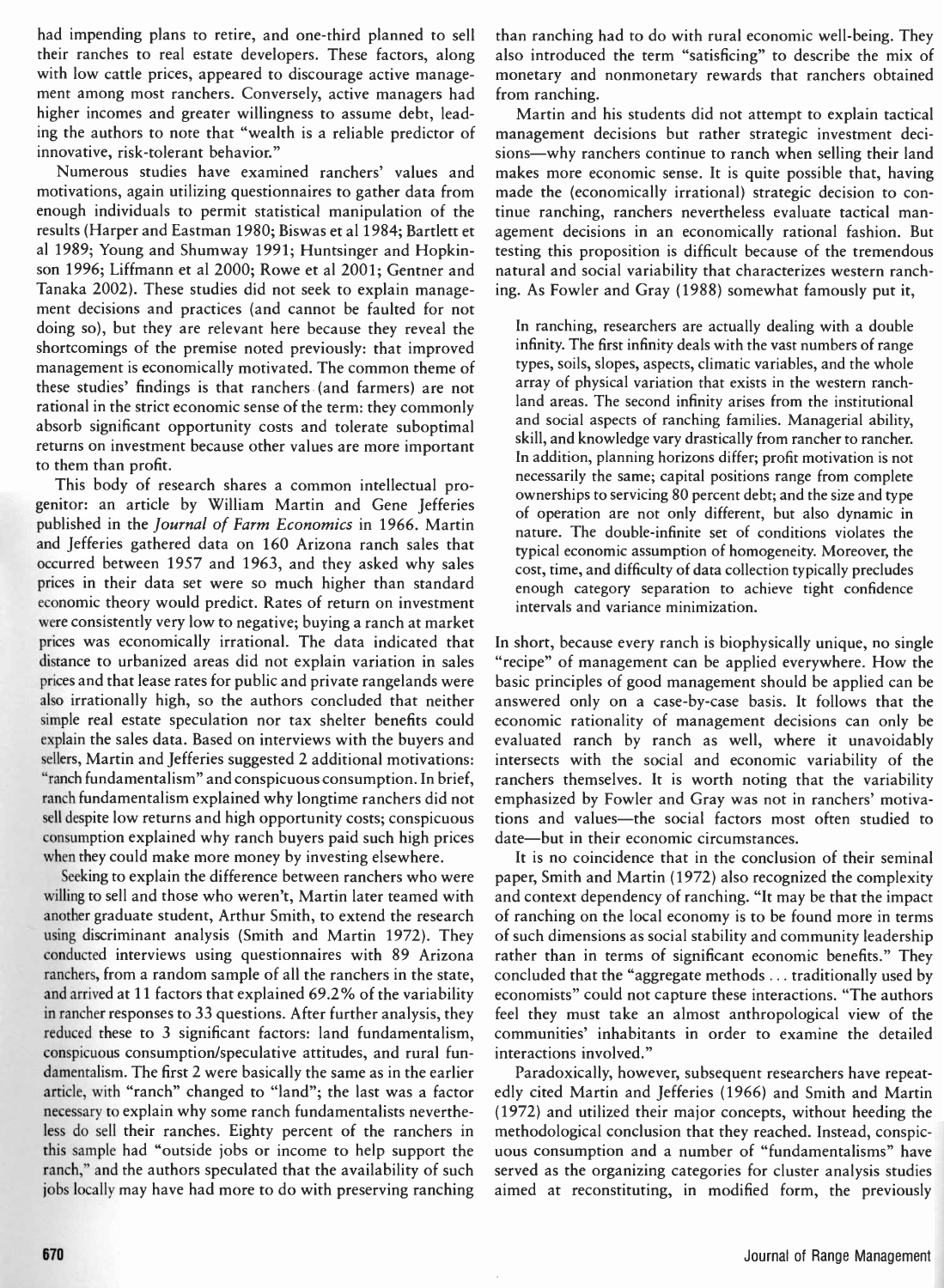Table 1. Comparison of characteristics and applications of quantitative vs. qualitative social science research methods.

| Characteristic or<br>application | Quantitative                                  | Qualitative                                            |
|----------------------------------|-----------------------------------------------|--------------------------------------------------------|
| Sample size or area              | Larger                                        | <b>Smaller</b>                                         |
| Sample                           | Randomized                                    | Not randomized                                         |
| Method                           | Determined in advance                         | Can evolve during research                             |
| Variables                        | Limited to those identified<br>in advance     | Can be discovered during<br>research                   |
| Research tools                   | Surveys, questionnaires.<br><b>statistics</b> | Interviews, observations.<br>participation, archives   |
| Research encounter               | Standardized, brief                           | Open ended, longer                                     |
| Appropriate for                  | Testing hypotheses and<br>models              | Discovering variables,<br>refining hypotheses          |
| <b>Results are</b>               | Replicable, generalizable                     | Not necessarily replicable,<br>difficult to generalize |
| Logical underpinnings            | Hypothetico-deductive                         | Inductive                                              |

mentioned "economic assumption of homogeneity." Using questionnaires with Likert scales, scholars have constructed typologies of ranchers based on attitudes toward nature, family, land, ranching, regulation, the federal government, and profit, regressed against data on ranch and herd size, land base, proximity to urbanized areas, and various individual background characteristics (age, education, income sources and size, generations in ranching, and so on). Bartlett et al (1989) arrived at 4 groups and concluded that "job and asset mobility better differentiated ranchers into groups" than did the profit motive. Coppock and Birkenfeld (1999) identified 5 groups: "ranchers" and "hobbyists," both with and without significant public land permits, and "large -scale operators," who were unique in having significant hired (nonfamily) labor but spanned the entire range of the other defining factors. In light of the follow -up study (Peterson and Coppock 2001), large-scale operators might better be distinguished by wealth (which was not directly examined) than by ranch size. The most recent and comprehensive study produced 8 clusters, 4 each under the general headings of "professionals" and "hobbyists" (Gentner 1999; Gentner and Tanaka 2002).

By design, these studies have shed light on land use conversion and likely rancher responses to potential regulatory and policy changes. They also provide useful starting points for understanding ranchers and ranching communities. The Utah studies highlight the importance of economic and demographic constraints on management innovation. Otherwise, however, it is not clear what relation these clusters have to actual management and therefore to conservation or sustainable use of rangelands.

There is a theoretical error, moreover, embedded in the evolution of this research. Economists use profit as their core conceptual category because its quantitative and universal expression in money allows a huge array of particulars to be abstracted from consideration. But if the profit motive does not explain ranchers' behavior-if indeed it is insignificant compared to other concerns and in some cases consciously repudiated-why should it follow that some other value (or set of values) can simply be substituted for it, with the rest of the economists' theoretical edifice left intact? The cluster analysis studies still seek to model rancher behavior in terms of

Can evolve during research problematic because satisficing is not equivalent to optimizing. Can be discovered during It is not so much about different "types" of ranchers having optimization, albeit for some value or values other than monetary profit. They group ranchers into types, each understood as optimizing some definable value (or set of values) such as family, land, or community. This becomes empirically problematic when ranchers express similar values across various geographic, socioeconomic, or demographic gradients, as in the Texas, California, and Utah studies. It is theoretically different values, but about individual ranchers having multiple values that cannot be reduced to any single common denominator and whose relative importance is not necessarily fixed. Sometimes these values align with one another, sometimes they conflict, and exactly which value predominates in a given decision may depend on contextual factors. Many of these values cannot readily be quantified, moreover, and when we turn from motives and values to management and conservation, this difficulty is compounded by the extreme variability among rangelands. In short, the proper inference is the one the economists themselves made: that ranchers' behavior, including their management, cannot be captured using aggregate methods.

> In summary, both empirical and theoretical arguments suggest that quantitative methods are of limited utility in understanding ranch management. Empirically, quantitative studies have not found useful correlations between management practices and a variety of demographic characteristics or between management practices and the values and motives of ranchers. Moreover, what these studies have convincingly shown is that any adequate model of how ranchers make decisions cannot rely solely on the profit motive to link new knowledge and practices to actual management on the ground and that other motives are difficult or impossible to quantify. Theoretically, the methodological individualism underlying quantitative methods-with its assumption that individuals can be aggregated into groups whose behavior can be reduced to discrete motives—conflates optimizing and satisficing behavior and is questionable in light of the extreme natural and social variability of western ranches, especially when the behaviors in question are management decisions and related practices.

## Advantages of Qualitative Methods

How should ranch management be studied if quantitative methods are inappropriate or inadequate? A full review of qualitative methods is beyond the scope of this paper, but 3 general arguments can be made in favor of using qualitative methods to improve our understanding of ranch management.

First, because qualitative methods are more flexible and open ended than quantitative methods, they are capable of discovering unanticipated factors that have eluded previous research (Table 1). To achieve statistical significance, quantitative studies require standardized answers to questions formulated in advance. Respondents must choose from among the proffered answers or weightings; responses that fall outside the range of the survey instrument cannot be interpreted. This means that quantitative research can answer only the questions it chooses to pose, running the risk that other important questions and answers may be overlooked.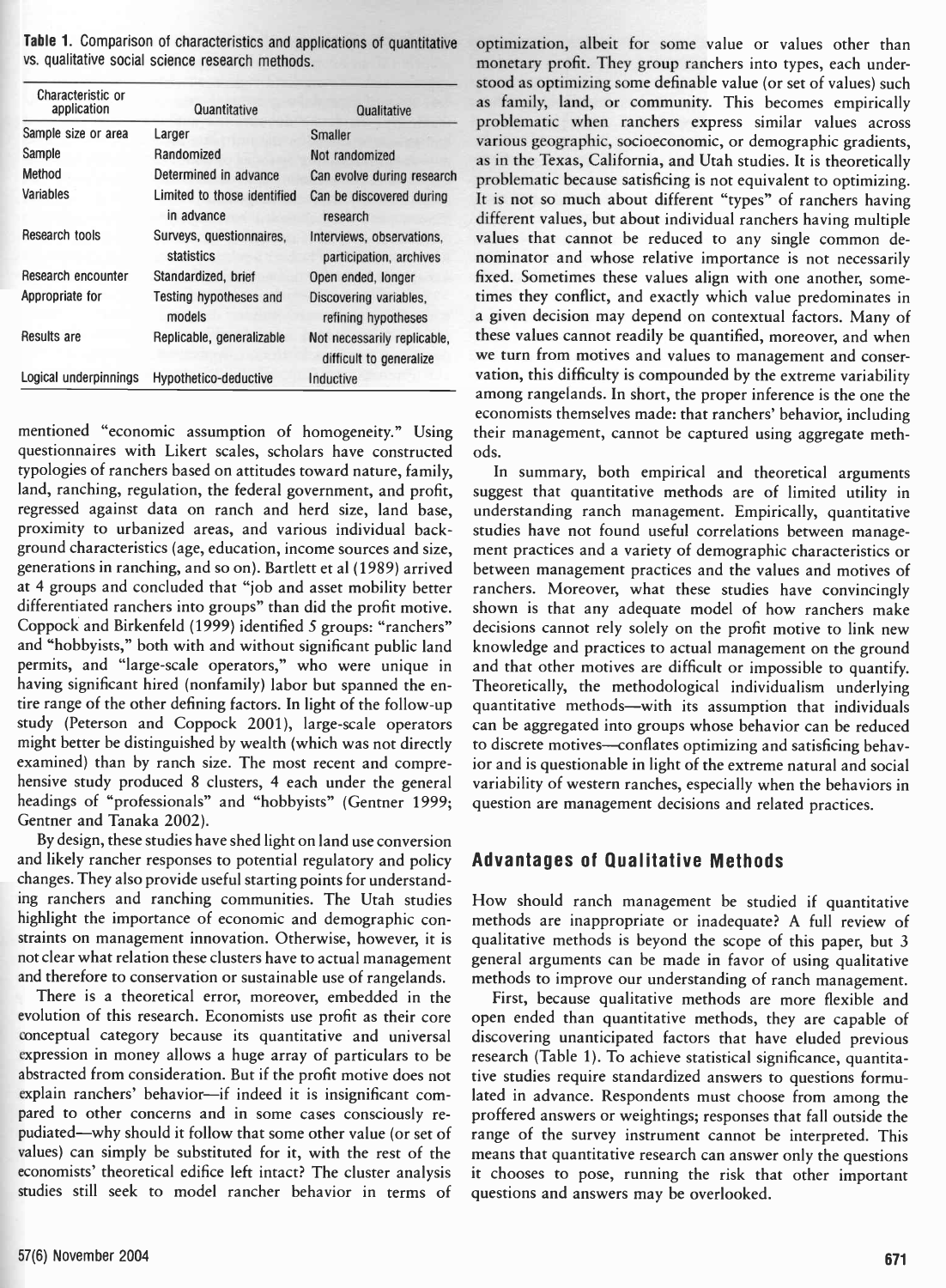One recent qualitative study suggests that previous research on ranchers' management decisions has overlooked numerous important variables. To gain a greater understanding of why some ranchers adopt innovative management practices, Elizabeth Didier and Mark Brunson (2004) developed a list of innovative ranchers by interviewing "key informants" in the ranching and rangeland extension communities in Utah. Because the resulting sample was both small and nonrandom, statistical analysis was ruled out. This had the advantage, however, of allowing the use of a semistructured, open-ended, and "conversational" approach in subsequent interviews with ranchers. Fifteen such interviews were conducted, at which point "new information was no longer encountered," and the study was stopped.

Didier and Brunson discovered 9 previously unidentified factors that characterize, motivate, or inhibit innovative managers. These factors had been invisible to previous researchers because survey instruments had not been designed to capture them. Studies that gathered data on ranch size, for example, did not discover the importance of spatial pattern-the distribution of private and public landownership types and the contiguity or noncontiguity of a ranch's lands-to management decisions. Notably, 5 of the new factors were political or legal in nature: improving relations with agencies, improving public relations, design of government programs, public lands regulations, and liability. Discovery of "new" factors such as these is a necessary step in improving the design of quantitative studies.

Second, qualitative methods are better suited to understanding how ranchers form and adapt their mental models of rangelands and management. Quantitative analysis almost invariably requires a sample size so large that the research encounter, for practical reasons, must be rapid as well as standardized. More time consuming methods are practicable only with smaller samples or areas of study (or both), which may rule out statistical analysis of the results (Table 1). It is possible that previous studies have employed rapid research tools over large areas in order to produce quantitative results rather than tailoring their methods to suit the subject under study (Gould and Steiner 2002). Consider the temporal and spatial characteristics of ranchers. Studies indicate that the average tenure in ranching is 25 to 30 years (Rowan and White 1994; Gentner and Tanaka 2002) and that the average tenure on the current ranch is about 20 years (Rowan and White 1994). Keeping the ranch and/or the family in ranching indefinitely is a high value for many ranchers, even in the face of steep opportunity costs. All the values and motivations research and at least 1 ethnographic study (Grigsby 1976) attest to ranchers' strong attachment to particular landscapes and to interpersonal relationships developed in those places. Clearly, the processes generating ranchers' mental models are spatially specific and temporally extended. Quantitative methods that require brief encounters over large areas are unlikely to capture these processes.

Third, recent advances in rangeland ecological theory also point to the need for research with greater temporal depth, for which qualitative methods may be all that is available. Especially in arid and semiarid settings, there is growing evidence that the key factors are long-term (or "slow") variables and that the ecological dynamics of rangelands operate over much longer time frames than previously assumed (McClaran 2003; Gibbens et al, in press). Moreover, the advent of state and transition models (Westoby et al 1989) necessarily entails a historical apprehension of rangeland vegetation change (Sayre 2003). A vast array of potential vegetation states, and transitions among them, remains to be documented and correlated with past human activities and/or natural patterns and events. This will require reconstructing histories of both management and landscapes at scales meaningful to actual managers. The environmental history of most rangelands is not well documented, however, and researchers will have to rely heavily on qualitative methods if only because robust quantitative data are scarce. Ranchers will likely be both a primary source of information and a major audience for this research (Bestelmeyer et al 2002).

Previous researchers have offered observations consistent with these arguments without drawing the methodological conclusion advanced here. In the closing sections of their papers on ranchers in Utah, Coppock and Birkenfeld (1999) and Peterson and Coppock (2001) speculated that changing socioeconomic and political conditions "may make isolated technical issues seem increasingly trivial" for ranchers and that economic and political factors, rather than a lack of technology or information, may be the major constraints on management innovations. Except for those identified by Didier and Brunson (2004), these factors remain to be discovered and incorporated into research. Coppock and his colleagues further suggested that management investments may be episodic or ephemeral in response to socioeconomic circumstances—this historical hypothesis also calls for further research. Finally, they concluded that research and extension need greater "2-way communication" and "mutual learning" with rangeland users. All these ideas point to the need for greater understanding of the social dimensions of ranch management and for methods that engage ranchers in sustained, site specific ways (Table 1).

# Suggestions for Future Research

An example may help illustrate the potential of qualitative research to improve our understanding of ranch management and indicate directions for further research. The Altar Valley of south central Arizona has experienced significant historical vegetation change (conversion of grasslands to shrub dominance), and the mental model of ranchers there has been shaped by this history and by previous, mostly unsuccessful attempts to restore grasses by bulldozing shrubs—efforts undertaken more than 25 years ago. The ranchers' long-term, historical perspective strongly conditions their current management decisions (eg, to restore fire). It also makes them skeptical of expensive or "silver bullet" solutions, even if promoted by rangeland scientists or extension agents, because bulldozing not only failed in the long term but also helped drive some neighbors out of business. Finally, history informs their views of larger political issues, such as the contention by some environmentalists that livestock exclusion will "restore" the valley's grasslands. These views are unlikely to correlate with any individual rancher's social or economic characteristics because they are generated and reinforced at the community level by longtime local ranchers passing their experiences on to newer neighbors and the next generation. These dimensions of ranch management were revealed through ethnographic and historical re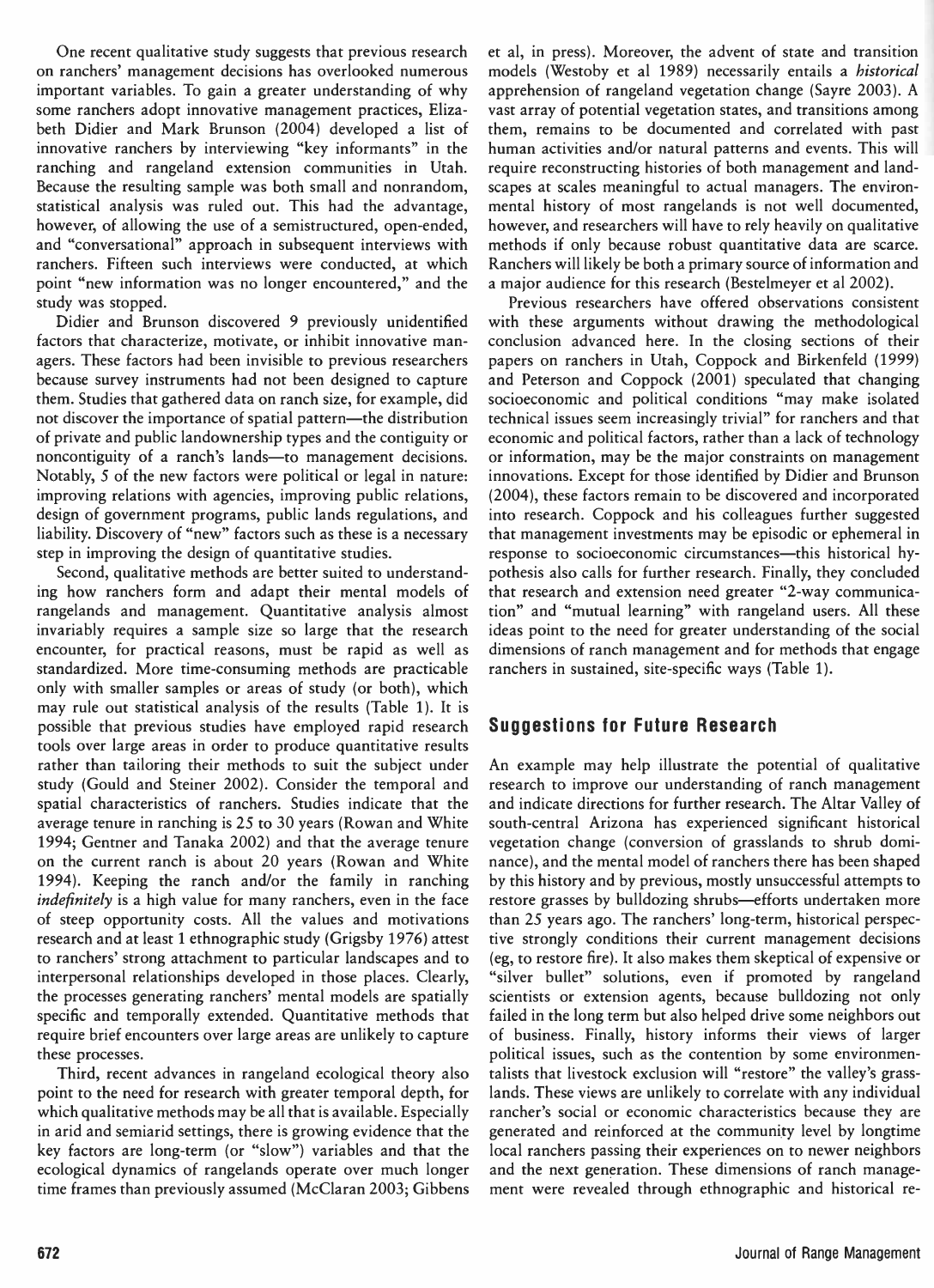search in which the ranchers themselves were actively involved (Sayre 2000, 2002).

Judged by the standards of quantitative research, the Altar Valley is an isolated case study: unreplicated, uncontrolled, and anecdotal (Table 1). But these standards are neither the only ones available nor the most relevant for applied conservation (Shrader Frechette and McCoy 1993). The ranchers' historical claims rise above anecdotes because they can be evaluated against published research, archival sources, and outside interviews, for example. The processes driving both management and vegetation change in the valley (eg, climate, fire policies, beef industry economics, rangeland research, and government regulations) are generally larger in scale, so the findings of this case can be expected to have parallels elsewhere. Qualitative research cannot be expected to yield causal predictions for other sites, but it can identify conditions that appear to make sustainable rangeland uses possible or impossible, likely or unlikely. Once identified, these conditions can then be explored elsewhere and potentially tested using quantitative tools (Table 1).

Several other research priorities emerge from the Altar Valley and the preceding analysis. First, we need a better understanding of the range of variation in management practices and outcomes when examined at different locations and scales. What difference has management made or not made to today's rangelands? One way to begin would be to identify areas that are generally agreed to be in very good or very poor condition and conduct case studies (Shrader Frechette and McCoy 1993) to understand how they got to be that way. Ideally, studies would be done at several spatial scales (eg, pasture, ranch, and watershed). A location where very good and very poor conditions exist side by side might be best of all. Such research would need historical depth, preferably back to presettlement times. Multiple case studies could be coordinated to illuminate patterns at larger scales.

Second, we need to recognize what's new and what's not new about the hobbyist/professional distinction (Coppock and Birkenfeld 1999; Gentner 1999). Affluent ranch owners are as old as ranching itself in the United States, and western ranches have always had multiple dimensions of value for their owners: as real estate investments, personal retreats, tax shelters, family legacies, hunting grounds, political identities, and so forth. Part of the mystique of ranching, historically, derived from its apparent lack of rigid social divisions based on wealth (Sayre 2002). As mentioned, there's little evidence that nonranch wealth determines management in any simple fashion. Cop pock and Birkenfeld's (1999) 5th cluster, "large -scale operators," was necessary precisely because the decisions of owners of large ranches (large enough to support hired labor) were not explained by profit motive, dependence on agricultural income, or dependence on public lands.

However, today's "hobbyist" and "professional" ranchers are interacting in a number of ways that are new. In some places, they are joining forces to protect their shared landscapes from residential development, combining the resources and connections of outside wealth with the authenticity and symbolic power of multigeneration ranching. In others, hobbyists are purchasing homesites on working ranches, allowing professionals to realize real estate gains without selling out altogether. In still other places, hobbyists are converting ranches into sanctuaries for bison and other native wildlife, seeking not to "blend in" but to distinguish themselves from the local professionals. These interactions highlight the importance of community level processes that cannot be captured by quantitative methods (Table 1).

Third, these new interactions among ranch owners both reflect and respond to dramatic changes in the underlying economics of western rangelands. There is no longer one dominant highest and best use but myriad, overlapping and competing uses: livestock production, residential development, recreation, water and energy extraction, and conservation. Land use changes may be resisted, accommodated, or abetted by ranch owners, whose perceptions and decisions appear to be collectively formed and subject to thresholds or "tipping points" of abrupt change (Liffmann et al 2000). This may explain why quantitative methods have not been more successful in illuminating relationships between urbanization and ranch management decisions. Qualitative methods should be used to explore the tipping point postulated by Liffmann et al (2000) and to identify factors that determine management and land use at particular sites.

Fourth, if the goal is ecological and economic sustainability, we should look to other continents-some with much longer histories of pastoralism—for principles of management and examples of qualitative research. Qualitative methods to understand interactions of humans and rangelands are not novel outside the United States. In settings such as Mongolia and eastern Africa, researchers have identified and described the importance of such factors as flexibility, reciprocity, diversity, and mobility for sustainable rangeland use (Swift et al 1996; Fernandez-Gimenez and Swift 2003). These are topics that few U.S. rangeland scientists have studied in detail but that can and should be explored in the context of western ranching. Researchers working in West African rangelands have integrated qualitative and quantitative methods in compelling fashion (Fairhead and Leach 1996; Turner 1999a, 1999b). Efforts to utilize qualitative methods in rangeland science are also under way in Australia (Ison and Russell 2000).

The foregoing arguments should not be taken as a rejection of quantitative methods per se. Qualitative methods are simply another set of tools whose utility depends on the questions being asked and the evidence available to answer them. Subjects amenable to quantitative analysis should be studied quantitatively, but it appears that ranch management may not be such a subject, at least at this time. Many ranchers and range conservationists have stated that effective management comes down to cooperation among particular people working on particular landscapes, a sentiment echoed in the findings of a national survey conducted for the Natural Resources Conservation Service (NRCS 1995). If so, rangeland students and professionals who are practiced in qualitative methods will be better prepared to contribute to the improvement of management on western rangelands.

## Acknowledgments

I am grateful to the USDA- ARS- Jornada Experimental Range (JER) for supporting the development of this article. My thanks also to Kris Haystad, Jeff Herrick, Maria Fernandez Gimenez, Mitch McClaran, the science staff of the JER, and 3 anonymous reviewers for helpful comments on earlier versions.